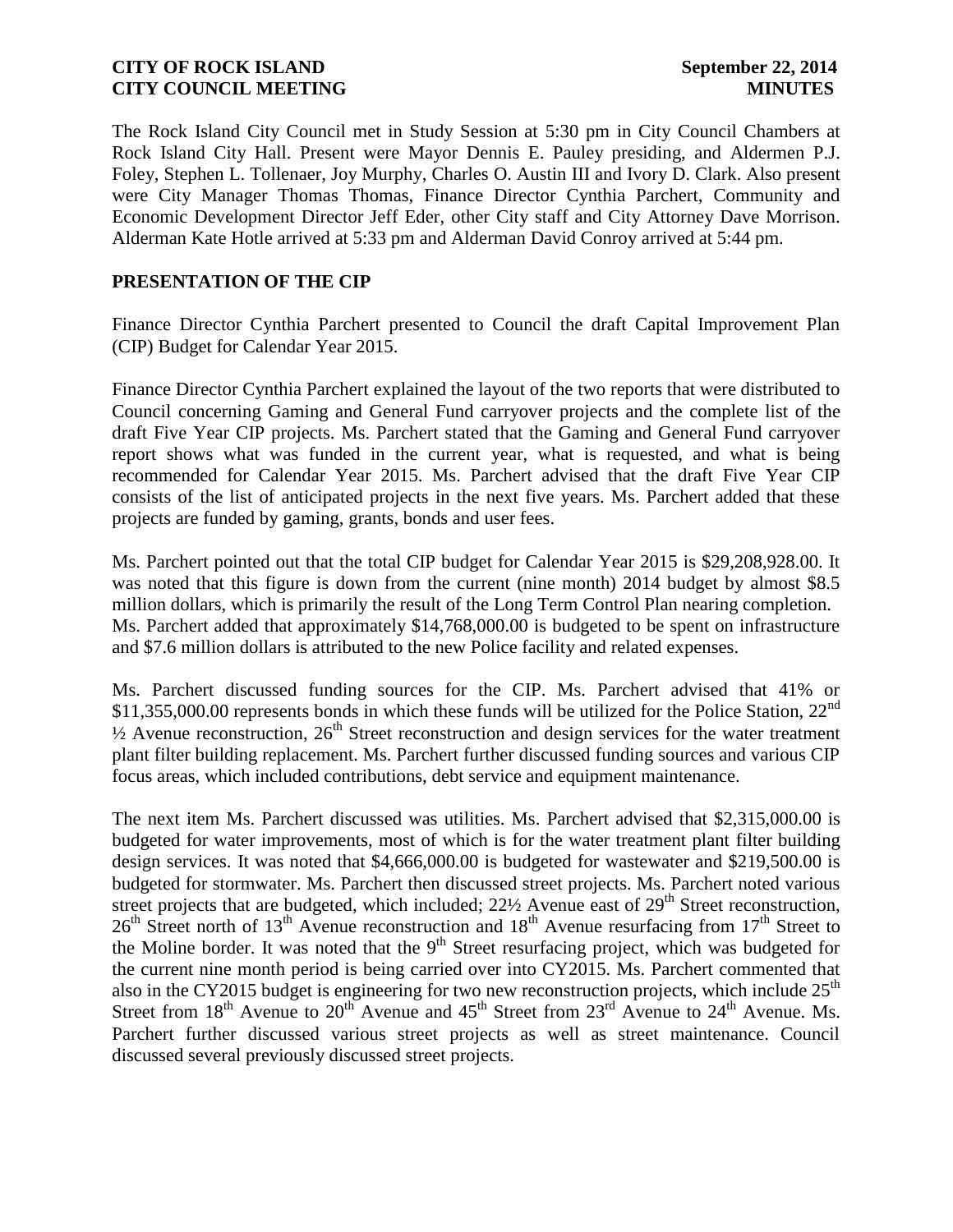Ms. Parchert also discussed other CIP projects, some of which included; economic development expenses for facade improvements, property tax rebates, demolition, new Parks and Recreation software, restoration work at the Main Library and various projects and improvements at Shadybrook and Longview and Douglas Parks.

Ms. Parchert further discussed the projects in the two reports concerning Gaming and General Fund carryover projects and the complete list of the draft Five Year CIP projects.

Council discussed various projects in the Gaming and General Fund Carryover report as it related to the requested amounts and recommended amounts. Council also discussed a number of projects in the complete list of the Five Year Draft Capital Improvement Plan.

It was noted that another Study Session will be held at a future date in regards to the Five Year Capital Improvement Plan.

# **DISCUSSION ON ENTERPRISE ZONE**

Community and Economic Development Director Jeff Eder advised that the current Enterprise Zone expires in July of 2015 and the State has applications out for the new zones, which are due by December 31, 2014. Mr. Eder discussed a couple of options for consideration. Mr. Eder advised that the City could apply for our own zone, which we currently have or the City could apply with other municipalities and Rock Island County for a regional zone. Mr. Eder added that currently, there is the Quad City Zone that expires in 2018. Mr. Eder noted that they are going to reapply. Council and Mr. Eder discussed the municipalities that make up the Quad City Enterprise Zone.

Mr. Eder stated that if a municipality applies on its own, they are only allowed to have 12 square miles in that district. Mr. Eder added that if you apply as a consortium, 15 square miles is allowed in the district. Mr. Eder noted that the City has 4.8 square miles, which is one of the advantages of having your own zone. Mr. Eder pointed out that currently, there are only two zones in the Quad Cities, which include the City of Rock Island and the Quad City Zone.

Mr. Eder reviewed the process for the Enterprise Zone. Mr. Eder advised that currently, there are 97 Enterprise Zones in the State. Mr. Eder added that they are going to issue approximately 47 new zones in the first round of applications. It was noted that the IDCEO will collect the applications and score them and then the applications will be submitted to the new five member committee that will select all of the new zones. Mr. Eder stated that the new zones will become effective on January 1, 2016. Mr. Eder further discussed this item as it related to the selection of the committee.

Council discussed the options of the City applying on their own as well as applying as a group for the Enterprise Zone. Mr. Eder advised that if the City applies on its own, he will expand the zone due to development opportunities in the Southwest area that could potentially use the zone. Council and Mr. Eder discussed modifying the current Enterprise Zone.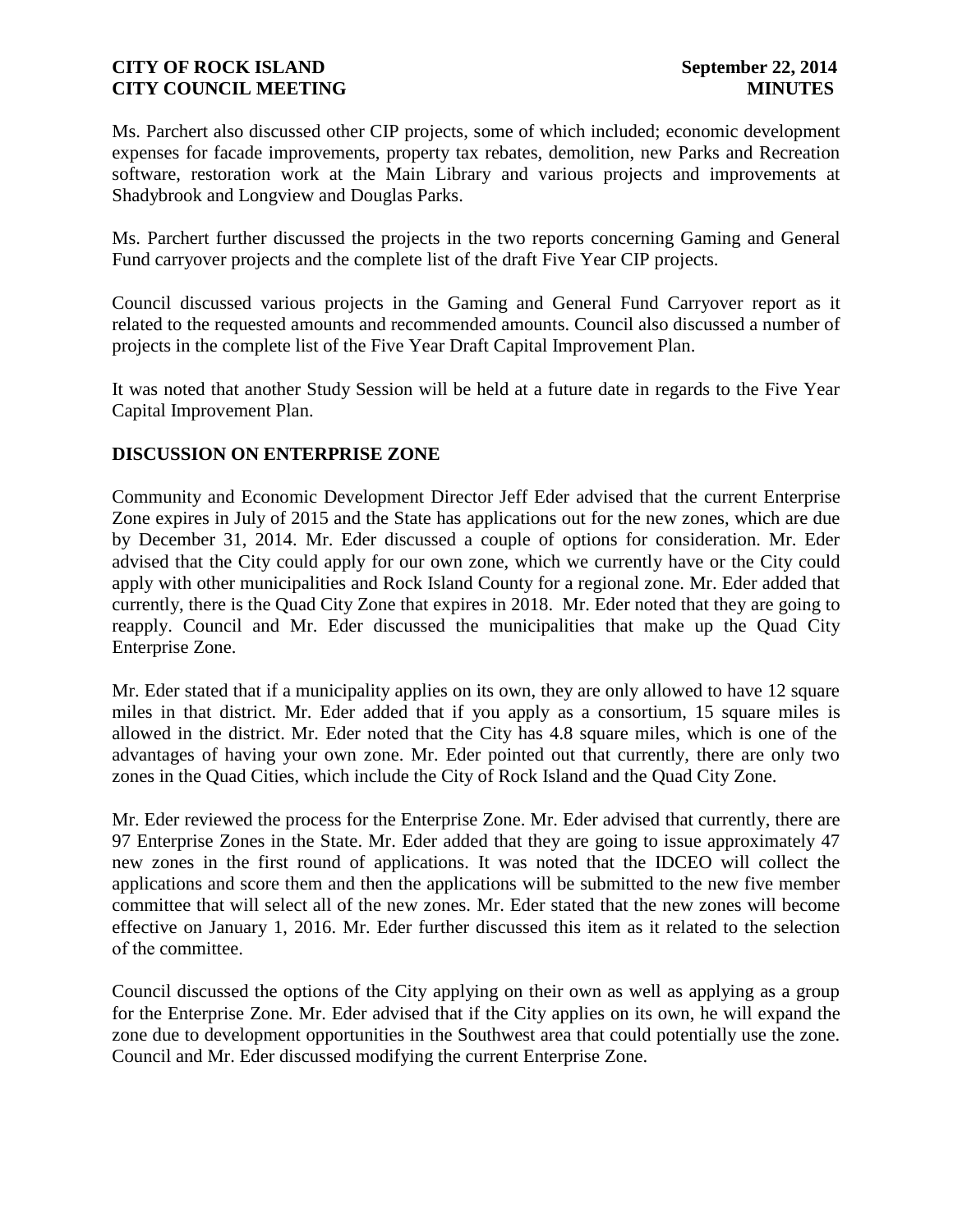After more discussion, it was noted that the Quad City Zone is at 9.5 square miles and Mr. Eder had proposed 4.8 square miles if the City decides to join. Council and Mr. Eder further discussed the option of joining the consortium. Mr. Eder reiterated that if the City joins the consortium, the total has to be less than 15 square miles. Mr. Eder stated that right now as it is proposed with all of the communities involved, it is slightly less than 15 square miles. Mr. Eder added that one of the conditions that they would put on Rock Island, Moline and East Moline, which are the large users of it would be that if the City wants to add a new parcel, it would be a requirement to take out a parcel of the same acreage. Council and Mr. Eder discussed this item. Mr. Eder commented that the Quad City Zone wants to stay together as a group because it benefits the whole county.

Mr. Eder advised that if the City goes in with a joint application, everyone in the group would have to agree on the makeup of the land, the legal description of what land is going forward and everyone would have to agree on the incentives. Council further discussed this item as it related to incentives.

Mr. Eder offered several options. Mr. Eder stated that if Rock Island applies, Bi-State has offered to write the application at no cost. Mr. Eder added that J. Craig Coil gave a proposal to help write the application on Rock Island's behalf at a cost of \$35,000.00. Mr. Eder stated that the last option is to apply with the Quad City Zone members with the help of Bi-State to write the application.

Council discussed the options. After discussion, it was a consensus among Council to apply with the Quad City Zone members and suggested to Mr. Eder to see if J. Craig Coil could help to write the application.

# **MISCELLANEOUS**

Council briefly discussed time and date options for the upcoming budget sessions.

#### **ADJOURNMENT**

A motion made by Alderman Foley and seconded by Alderman Conroy to adjourn the meeting carried by the following Aye and No vote. Those voting Aye being; Alderman Foley, Alderman Tollenaer, Alderman Hotle, Alderman Murphy, Alderman Austin, Alderman Clark and Alderman Conroy; those voting No, none. The meeting was adjourned at 6:31 pm.

Aleisha L. Patchin, City Clerk

 $\frac{1}{2}$  ,  $\frac{1}{2}$  ,  $\frac{1}{2}$  ,  $\frac{1}{2}$  ,  $\frac{1}{2}$  ,  $\frac{1}{2}$  ,  $\frac{1}{2}$  ,  $\frac{1}{2}$  ,  $\frac{1}{2}$  ,  $\frac{1}{2}$  ,  $\frac{1}{2}$  ,  $\frac{1}{2}$  ,  $\frac{1}{2}$  ,  $\frac{1}{2}$  ,  $\frac{1}{2}$  ,  $\frac{1}{2}$  ,  $\frac{1}{2}$  ,  $\frac{1}{2}$  ,  $\frac{1$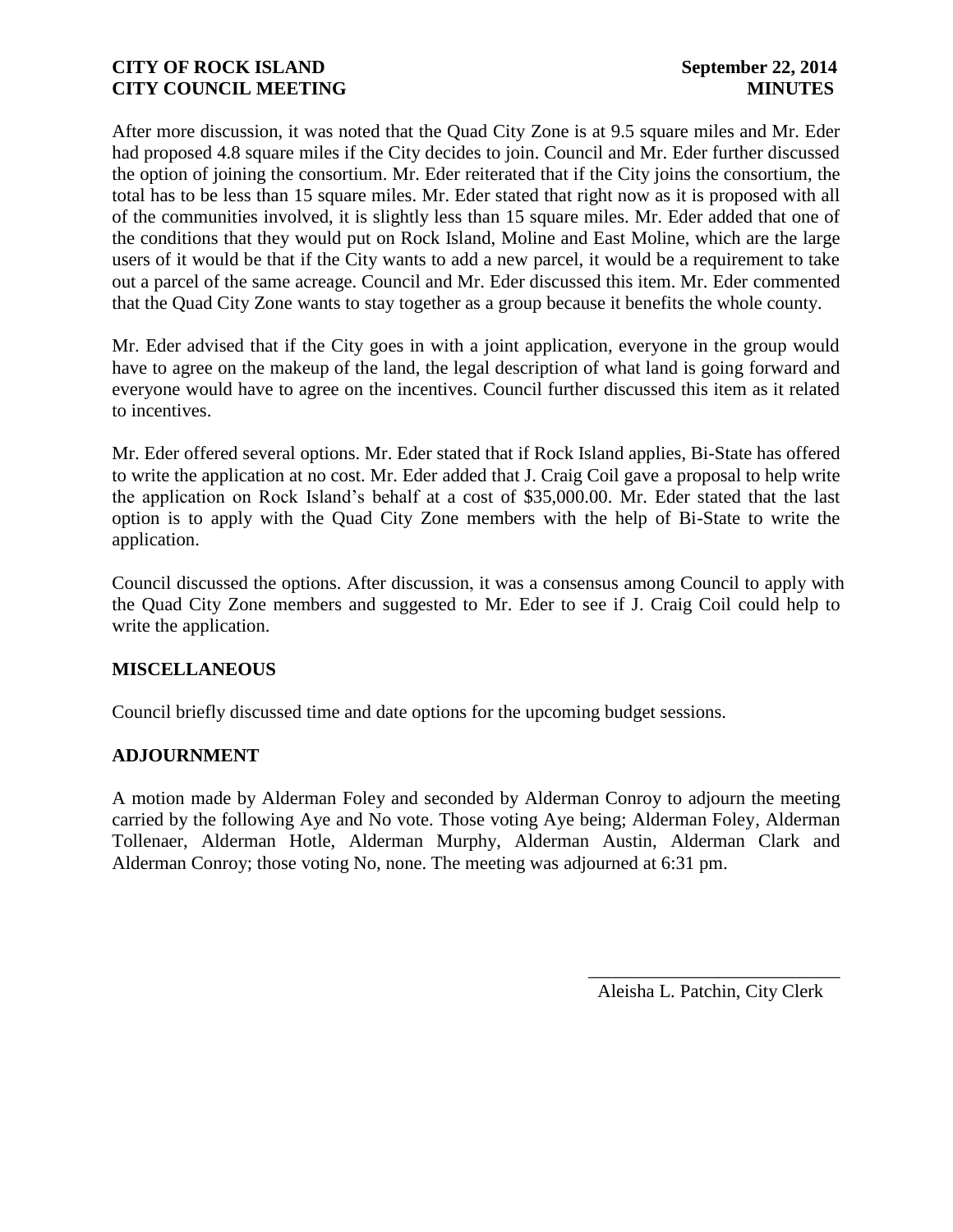Rock Island City Council met in regular session at 6:45 pm in Council Chambers of Rock Island City Hall. Present were Mayor Dennis E. Pauley presiding, and Aldermen P.J. Foley, Stephen L. Tollenaer, Kate Hotle, Joy Murphy, Charles O. Austin III, Ivory D. Clark and David Conroy. Also present were City Manager Thomas Thomas and City Attorney Dave Morrison.

#### Introductory Proceedings

Mayor Pauley called the meeting to order and led in the Pledge of Allegiance. Alderman Austin gave the Invocation.

#### Agenda Item #5 **Minutes of the meeting of September 15, 2014.**

A motion was made by Alderman Austin and seconded by Alderman Foley to approve the Minutes of the meeting of September 15, 2014 as printed. The motion carried by the following Aye and No vote; those voting Aye being; Alderman Foley, Alderman Tollenaer, Alderman Hotle, Alderman Murphy, Alderman Austin, Alderman Clark and Alderman Conroy; those voting No, none.

### Agenda Item #6 **Update Rock Island by Mayor Pauley.**

Mayor Pauley advised that the free "Thursday Night Groove" concert series continues at Schwiebert Riverfront Park this Thursday, September 25, 2014. Ellis Kell Band will take the stage at 7:00 pm. Gates open at 6:00 pm. Mayor Pauley noted that our concert sponsor Rock Island Happy Joes will have pizza for sale and Bent River beer will be available for purchase.

Mayor Pauley advised that the City of Rock Island Public Works Department is scheduled to begin the Fall Fire Hydrant Flushing Program on Monday, September 29<sup>th</sup>. Crews will be flushing hydrants approximately four weeks. The Mayor added that the purpose of this program is to help maintain water quality standards and the fire protection system. Citizens may experience brief periods of discolored water or low pressure which is normal during flushing operations. Questions, please call (309) 732-2200.

Mayor Pauley commented that the Fall Community Garage Sale will be held on Saturday, October 4, 2014 at Longview Park from 8:00 am to 2:00 pm. Over 6,000 square feet of shopping for toys, trinkets**,** furniture, home décor, books, clothes and much more. Admission to the event will be free, but call (309) 732-7275 to purchase vendor space.

Mayor Pauley stated to join former Rock Island College & Pro players: Ray Jackson, Mike Teague and friends as they teach the core fundamentals in batting, throwing, catching and infield/outfield at a Baseball Skills Clinic on Saturday, October 4, 2014. The clinic is available for Little League ages 8 to 12 at Douglas Park in Rock Island from 10:00 am to 2:30 pm. Lunch will be provided for all. For more information and sign up forms email mlkmail@rigov.org or call (309) 732-2999.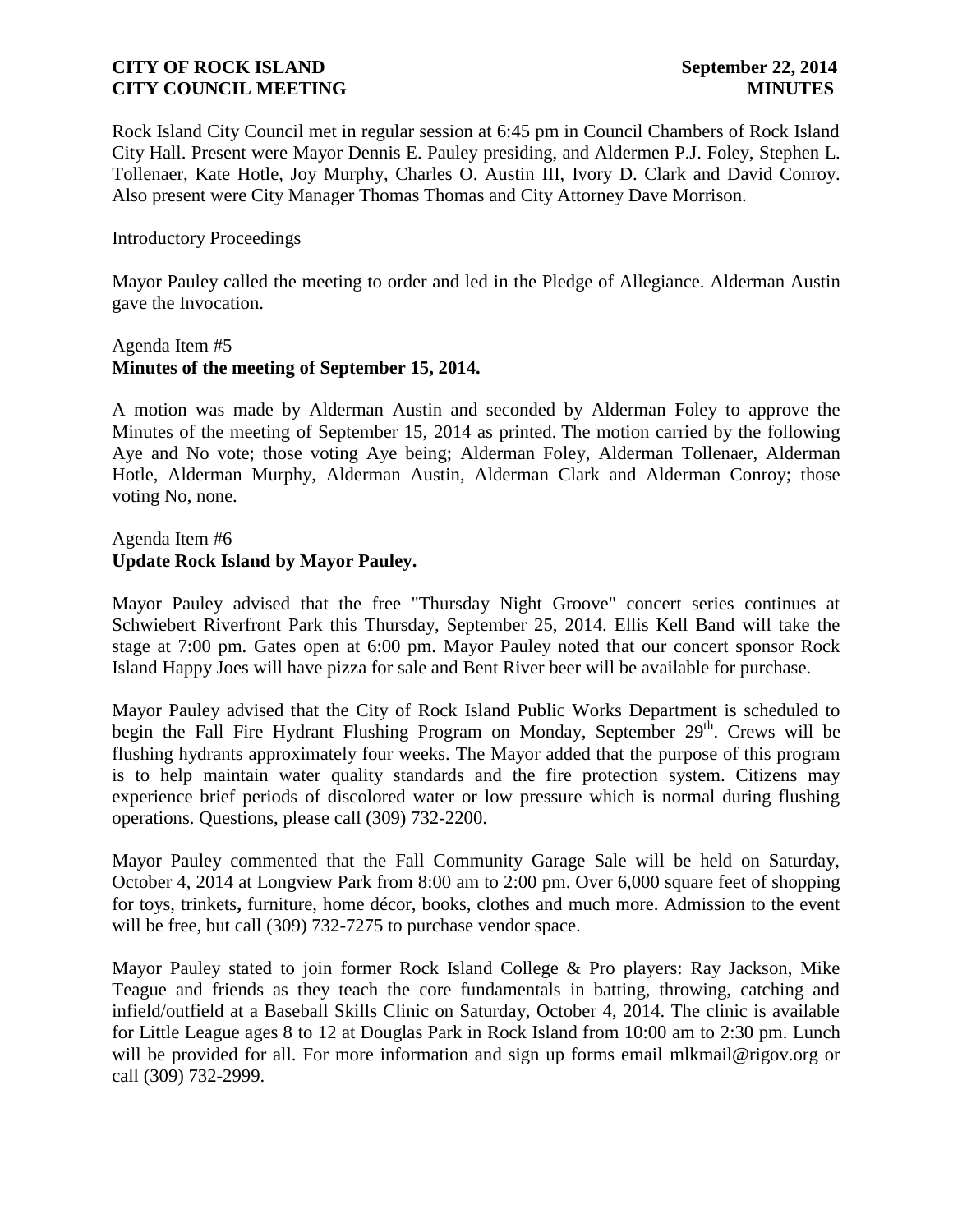Mayor Pauley advised that the City of Rock Island is providing free leaf collection for its residential refuse customers from Monday, October  $13<sup>th</sup>$  thru Friday, December  $5<sup>th</sup>$ . Free bags will be available at City Hall and other locations beginning Monday, October  $6<sup>th</sup>$ . The Mayor added that residents do not have to be participants in the Yard Waste Subscription Service to use this leaf collection service and they do not have to place a yard waste sticker on the bags of leaves. Go to www.rigov.org for more information.

#### Agenda Item #7

### **A Special Ordinance authorizing the acquisition of twenty tax auction properties in the City of Rock Island in the amount of \$18,222.60.**

Alderman Foley moved and Alderman Hotle seconded to consider, suspend the rules and pass the ordinance. The motion carried by the following Aye and No vote; those voting Aye being; Alderman Foley, Alderman Tollenaer, Alderman Hotle, Alderman Murphy, Alderman Austin, Alderman Clark and Alderman Conroy; those voting No, none.

#### Agenda Item #8

### **A Special Ordinance providing for the sale of City owned property along 51st Street West, commonly known as USF-Holland Business Park.**

It was moved by Alderman Conroy to consider, suspend the rules and pass the ordinances for Item #8 and Item #9, Alderman Tollenaer seconded.

Alderman Hotle advised that she was going to vote no on one of these items, but since they were put together, she would be voting no on both items. Alderman Hotle stated that she would like for these two items to be separated.

At this time, Alderman Tollenaer withdrew his second and Alderman Conroy withdrew his motion.

Alderman Conroy then moved to consider, suspend the rules and pass the ordinance for Item #8, Alderman Foley seconded. The motion carried by the following Aye and No vote; those voting Aye being; Alderman Foley, Alderman Tollenaer, Alderman Hotle, Alderman Murphy, Alderman Austin, Alderman Clark and Alderman Conroy; those voting No, none.

#### Agenda Item #9

### **A Special Ordinance providing for the sale of City owned property in the Southwest Quarter of Section 21, Township 17 North, Range 2, West of the Fourth Principal Meridian**.

Alderman Conroy moved and Alderman Tollenaer seconded to consider, suspend the rules and pass the ordinance. The motion carried by the following Aye and No vote; those voting Aye being; Alderman Foley, Alderman Tollenaer, Alderman Murphy, Alderman Austin, Alderman Clark and Alderman Conroy; those voting No, Alderman Hotle.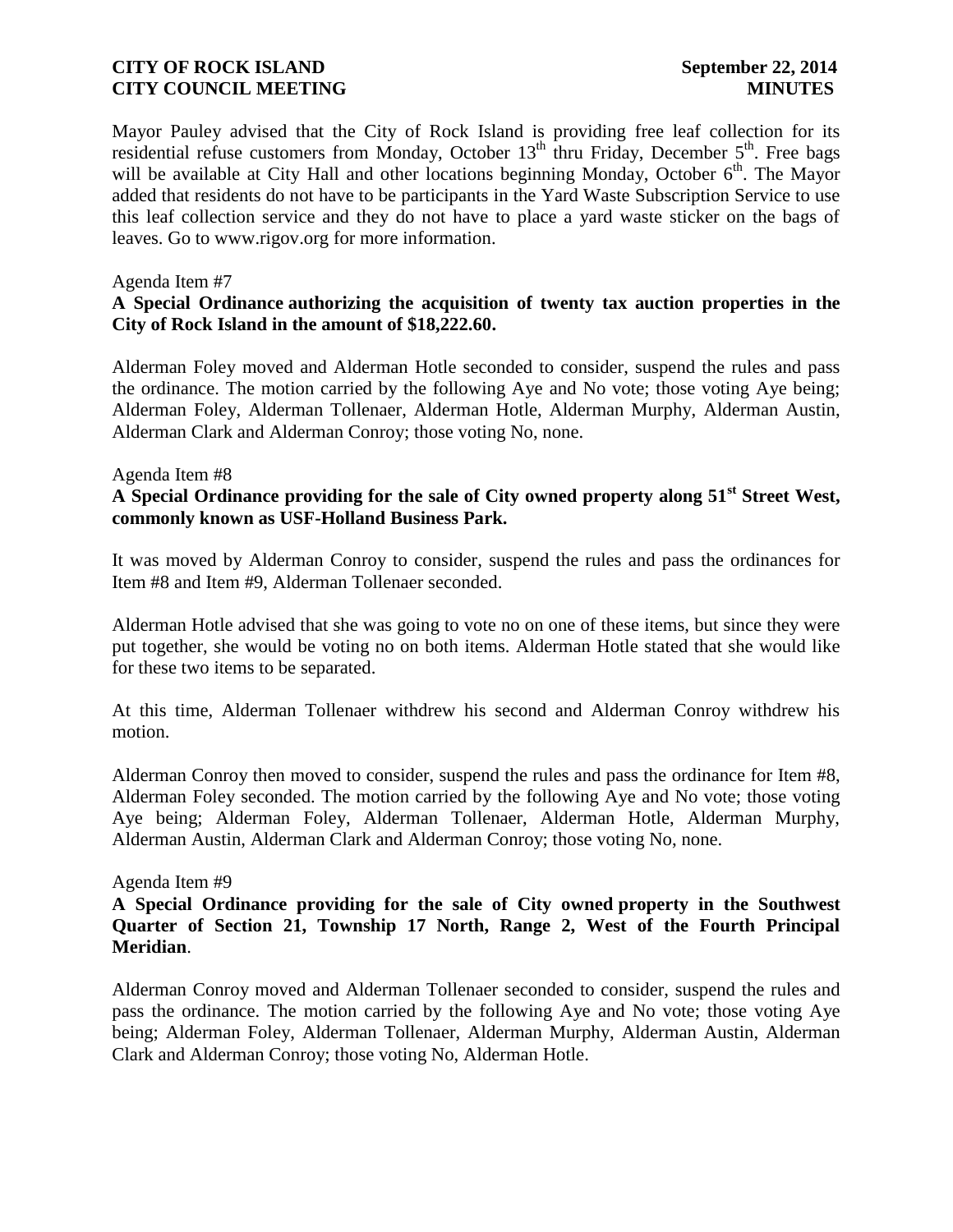Agenda Item #10 **CLAIMS**

It was moved by Alderman Conroy and seconded by Alderman Tollenaer to accept the following reports and authorize payments as recommended. The motion carried by the following Aye and No vote; those voting Aye being; Alderman Foley, Alderman Tollenaer, Alderman Hotle, Alderman Murphy, Alderman Austin, Alderman Clark and Alderman Conroy; those voting No, none.

a. Report from the Public Works Department regarding payment in the amount of \$11,441.00 to Seneca Companies for the emergency cleaning of a fine screen bar rack.

b. Report from the Public Works Department regarding payment #35 in the amount of \$1,082,557.09 to Civil Constructors, Inc. for services provided for the Wet Weather Treatment System project.

c. Report from the Public Works Department regarding payment #1 and final in the amount of \$31,200.17 to Kelly Construction for services provided for the Mudjacking Program project.

#### Agenda Item #11

### **Claims for the week of September 12 through September 18 in the amount of \$931,470.60 and payroll for the weeks of September 1 through September 14 in the amount of \$1,313,584.80.**

Alderman Clark moved and Alderman Hotle seconded to allow the claims and payroll. The motion carried by the following Aye and No vote; those voting Aye being; Alderman Foley, Alderman Tollenaer, Alderman Hotle, Alderman Murphy, Alderman Austin, Alderman Clark and Alderman Conroy; those voting No, none.

Agenda Item #12

# **Report from the Public Works Department regarding a proposal from Symbiont for engineering services during the construction of the 6th Avenue Relief Sewer project in the amount of \$619,820.00**.

It was moved by Alderman Hotle and seconded by Alderman Tollenaer to approve the proposal as recommended and authorize the City Manager to execute the contract documents. The motion carried by the following Aye and No vote; those voting Aye being; Alderman Foley, Alderman Tollenaer, Alderman Hotle, Alderman Murphy, Alderman Austin, Alderman Clark and Alderman Conroy; those voting No, none.

Agenda Item #13

**Report from the Community and Economic Development Department regarding a request from Rock Island Economic Growth Corporation to vacate a 25 foot by 10 foot north segment of an east/west alley adjacent to 20th Street between 1st and 2nd Avenues.**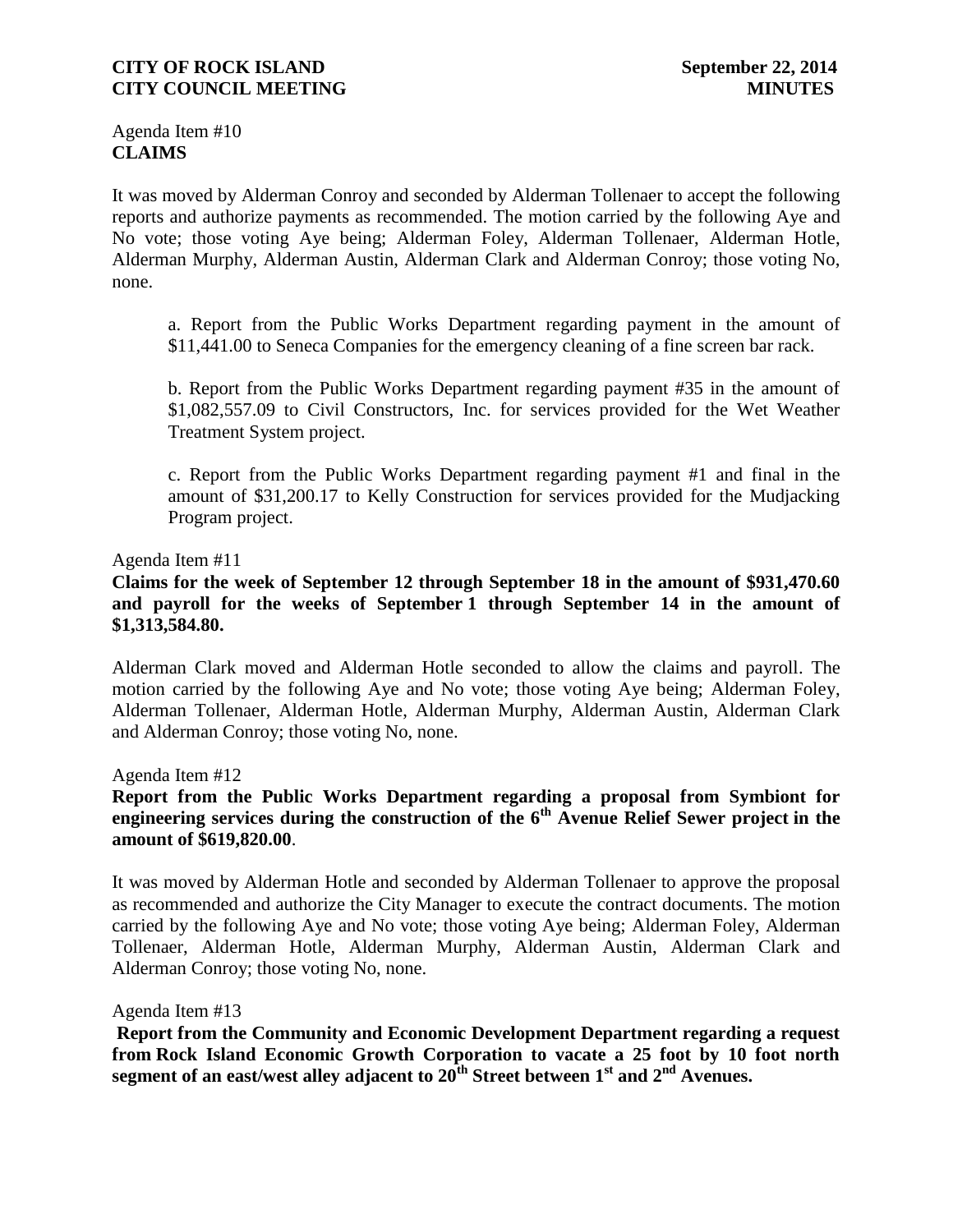Alderman Tollenaer moved and Alderman Conroy seconded to approve the request as recommended and refer to the City Attorney for an ordinance. The motion carried by the following Aye and No vote; those voting Aye being; Alderman Foley, Alderman Tollenaer, Alderman Hotle, Alderman Murphy, Alderman Austin and Alderman Conroy; those voting No, none. Alderman Clark abstained.

### Agenda Item #14 **Report from the Mayor regarding an appointment to the Project Now Board.**

It was moved by Alderman Murphy and seconded by Alderman Hotle to approve the appointment as recommended. The motion carried by the following Aye and No vote; those voting Aye being; Alderman Foley, Alderman Tollenaer, Alderman Hotle, Alderman Murphy, Alderman Austin, Alderman Clark and Alderman Conroy; those voting No, none.

Ms. Debbie Lee was appointed to the Project Now Board.

#### Agenda Item #15 **Report from the Mayor regarding a reappointment to the Fire Pension Board.**

Alderman Murphy moved and Alderman Hotle seconded to approve the reappointment as recommended. The motion carried by the following Aye and No vote; those voting Aye being; Alderman Foley, Alderman Tollenaer, Alderman Hotle, Alderman Murphy, Alderman Austin, Alderman Clark and Alderman Conroy; those voting No, none.

Ms. Cindy Parchert was reappointed to the Fire Pension Board with a term expiring in April 2017.

#### Agenda Item #16

**Report from the City Clerk regarding a request for an Activity permit from Alleman High School for their Homecoming Parade to be held on Friday, October 3, 2014 from 10:15 am to 11:15 am.**

It was moved by Alderman Conroy and seconded by Alderman Murphy to approve the event as recommended. The motion carried by the following Aye and No vote; those voting Aye being; Alderman Foley, Alderman Tollenaer, Alderman Hotle, Alderman Murphy, Alderman Austin, Alderman Clark and Alderman Conroy; those voting No, none.

#### Agenda Item #17

### **Report from the City Clerk regarding a request for an Activity permit from Churches United of the Quad City Area to hold their annual Crop Hunger Walk on Sunday, October 5, 2014 from 2:00 pm to 4:00 pm.**

Alderman Hotle moved and Alderman Austin seconded to approve the event as recommended. The motion carried by the following Aye and No vote; those voting Aye being; Alderman Foley, Alderman Tollenaer, Alderman Hotle, Alderman Murphy, Alderman Austin, Alderman Clark and Alderman Conroy; those voting No, none.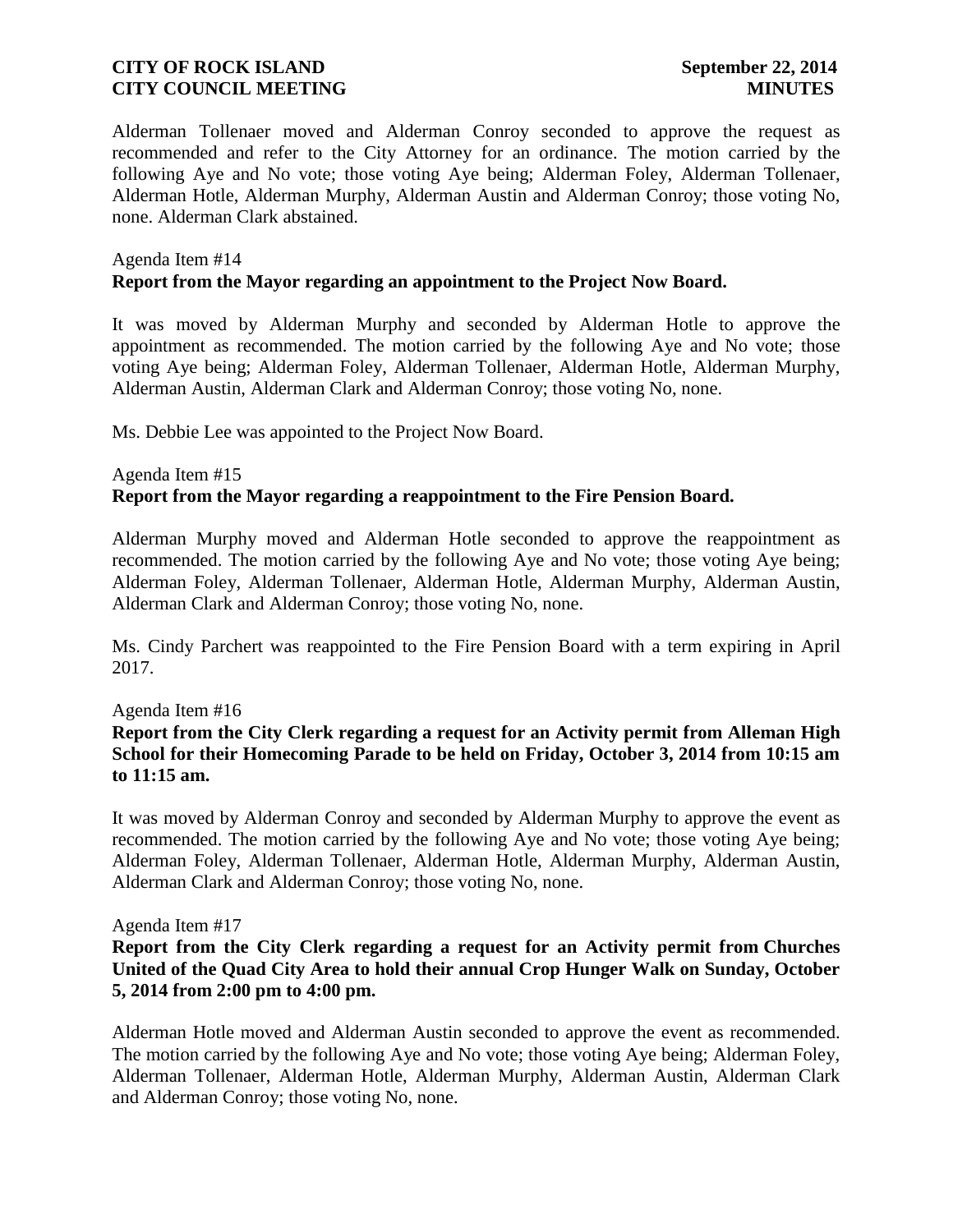#### Agenda Item #18

**Report from the City Clerk regarding a request from the Rock Island Moose Lodge to hold an outdoor event on Saturday, October 11, 2014 from 3:00 pm to 11:00 pm at 4410 9th Street.**

It was moved by Alderman Foley and seconded by Alderman Conroy to approve the event as recommended, subject to complying with all liquor license regulations and subject to being closed down early if noise complaints are received. The motion carried by the following Aye and No vote; those voting Aye being; Alderman Foley, Alderman Tollenaer, Alderman Hotle, Alderman Murphy, Alderman Austin, Alderman Clark and Alderman Conroy; those voting No, none.

Agenda Item #19 **Other Business.**

Alderman Austin reminded everyone of his annual Community Meeting to be held on Tuesday, September 30, 2014 at 6:30 pm at the First Church of the Nazarene at 2921 38<sup>th</sup> Street. Alderman Austin advised that the meeting is open to all Rock Island residents and it is an opportunity to ask questions, get answers and voice concerns.

Alderman Murphy reminded everyone to Shop Rock Island. Alderman Murphy discussed the history of Leo's Shoe Repair in Downtown Rock Island. Alderman Murphy encouraged everyone to stop by Leo's Shoe Repair when they are getting their winter boots, shoes and other items ready for the winter season. Alderman Murphy noted that Leo's Shoe Repair is located at  $315$  20<sup>th</sup> Street and they are open Monday through Saturday from 9:00 am to 5:30 pm. Alderman Murphy added that they close at noon on Wednesdays. Alderman Murphy encouraged everyone to Shop local.

Gary Beck of 2353 26<sup>th</sup> Street addressed Council. Mr. Beck voiced concerns in regards to the damage done on  $26<sup>th</sup>$  Street by the City's snow plow. Mr. Beck stated that he was also concerned about not receiving responses from the City in regards to this street and nothing being done about the damage to the street. In addition, Mr. Beck discussed the alleyway between  $26<sup>th</sup>$  and  $27<sup>th</sup>$ Street being in disrepair. Mr. Beck commented that there is not enough communication between the City Council and the people. Mr. Beck further discussed these concerns.

#### Agenda Item #20 **Executive Session on Personnel, Property Acquisition and Litigation.**

An Executive Session was not held.

Agenda Item #21 **Recess**

A motion was made by Alderman Foley and seconded by Alderman Austin to recess to 5:30 pm, Monday, October 6, 2014. The motion carried by the following Aye and No vote; those voting Aye being; Alderman Foley, Alderman Tollenaer, Alderman Hotle, Alderman Murphy,